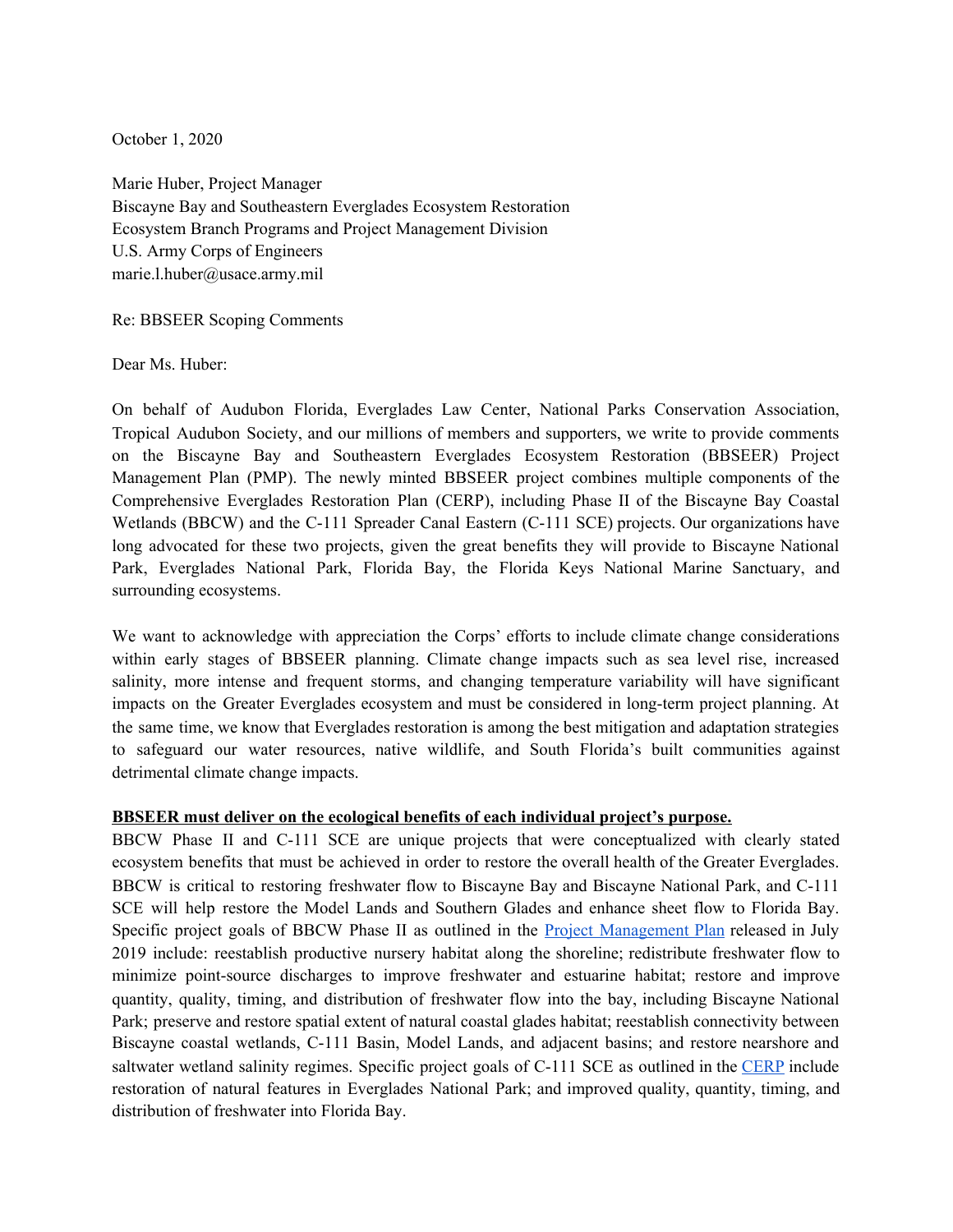BBSEER must deliver on the ecological benefits of each individual project as authorized by Congress under CERP. It is essential that the end-result of this planning process not include incomplete or watered-down benefits from various project components. The end-result of this planning process should be to deliver the strongest ecological outcome for each Yellow Book component that is now included in BBSEER. We understand that achieving the full scope of benefits for these projects will require significant time and investment and we encourage the Corps to plan for this network of projects that together will deliver on the widespread goals outlined in CERP.

## **Alternatives must not trade-off between the health of Everglades and Biscayne National Parks.**

Biscayne Bay, Florida Bay, and the Southeastern Everglades are all important parts of the Greater Everglades ecosystem. CERP sets out a path for restoration for each region; individual CERP projects should work synergistically, realising widespread benefits that extend beyond the study area of BBSEER. The success of this and other CERP efforts depends on the availability and distribution of clean water, particularly during Florida's dry season. As BBSEER alternatives are developed, it is critical that the Corps and other PDT members avoid providing options that pit two national parks against one another (EVER & BISC) in a competition for water. The goal of this effort must be to elevate and restore the entire region, not focus on localized benefits that may improve one Bay at the expense of the other.

## **Backfill of the lower C-111 canal is critical for Florida Bay and Biscayne Bay health.**

The current operations of the C-111 canal has serious impacts on the health of both Everglades and Biscayne National Parks; the canal diverts high volumes of freshwater away from coastal wetlands and deposits the flow in an artificially high concentration in northeastern Florida Bay. This results in disruptions in natural salinity levels that are detrimental to wildlife and overall ecosystem health. BBSEER must deliver on the C-111 SCE objective outlined in CERP: fill the southern portion of the canal and replace it with an east-west "spreader" canal to better manage both flood protection and water distribution in the Southeastern Everglades. This project will have significant, direct benefits for both Florida Bay and Biscayne Bay. Backfill of the lower C-111 will also allow for operational changes that our groups have been requesting for decades: to raise water levels at the S-18C and to end harmful discharges at the S-197. We have long advocated for these operational changes, most recently throughout planning of the Combined Operational Plan (COP). By finally removing the lower portion of the C-111, these long-awaited ecological improvements can finally be achieved in BBSEER.

## **The South Florida Ecosystem Restoration Task Force should host BBSEER workshops.**

Combining multiple CERP projects is a complicated endeavor that engages a wide range of stakeholders with interests in the Southeastern Everglades, Biscayne Bay, Florida Bay, and surrounding waters and communities. The level of public engagement allowed within a typical PDT meeting is minimal, and not sufficient to gain the important insight of stakeholders that will yield success for this project. Our organizations urge the Corps to work with the South Florida Ecosystem Restoration Task Force to facilitate a series of more inclusive workshops that allow for back-and-forth dialogue, question and answer sessions, and collaborative small group planning exercises. These workshops should include presentations by lead agencies explaining how this particular suite of CERP projects was chosen and grouped together for BBSEER, as this remains unclear to our organizations. We would also request the presentations provide a broader vision as to how this project will interface with the upcoming Southern Everglades project referenced in the PMP. We have successfully participated in such workshops previously, most notably during Central Everglades Planning Project (CEPP) planning, and believe that a similar series of workshops (even if virtual) could be beneficial for BBSEER planning.